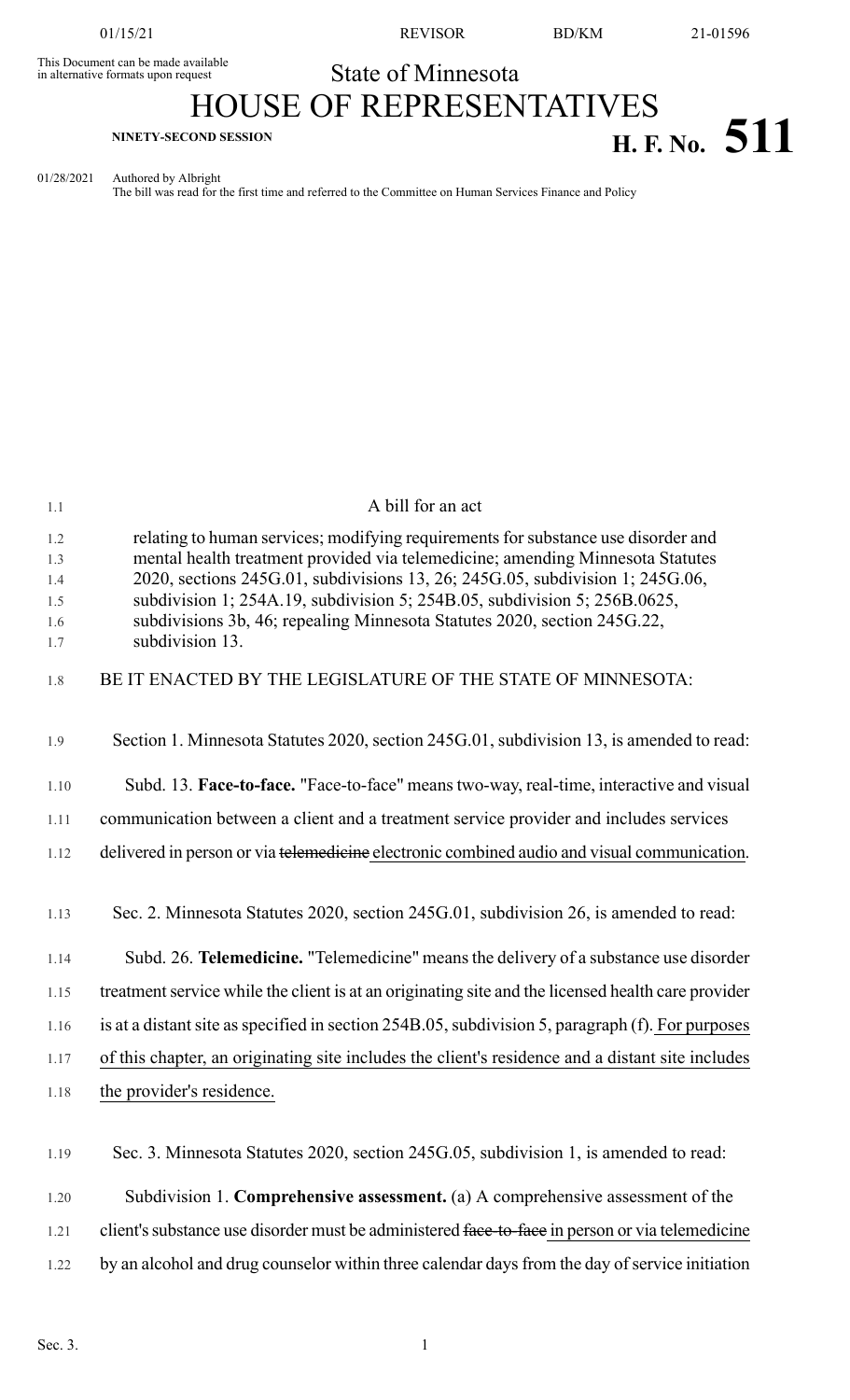2.1 for a residential program or within three calendar days on which a treatment session has 2.2 been provided of the day of service initiation for a client in a nonresidential program. If the 2.3 comprehensive assessment is not completed within the required time frame, the 2.4 person-centered reason for the delay and the planned completion date must be documented 2.5 in the client's file. The comprehensive assessment is complete upon a qualified staff member's 2.6 dated signature. If the client received a comprehensive assessment that authorized the 2.7 treatment service, an alcohol and drug counselor may use the comprehensive assessment 2.8 for requirements of this subdivision but must document a review of the comprehensive 2.9 assessment and update the comprehensive assessment as clinically necessary to ensure 2.10 compliance with this subdivision within applicable timelines. The comprehensive assessment 2.11 must include sufficient information to complete the assessment summary according to 2.12 subdivision 2 and the individual treatment plan according to section 245G.06. The 2.13 comprehensive assessment must include information about the client's needs that relate to 2.14 substance use and personal strengths that support recovery, including: 2.15 (1) age, sex, cultural background, sexual orientation, living situation, economic status, 2.16 and level of education; 2.17 (2) a description of the circumstances on the day of service initiation; 2.18 (3) a list of previous attempts at treatment for substance misuse or substance use disorder, 2.19 compulsive gambling, or mental illness; 2.20 (4) a list of substance use history including amounts and types of substances used, 2.21 frequency and duration of use, periods of abstinence, and circumstances of relapse, if any. 2.22 For each substance used within the previous 30 days, the information must include the date 2.23 of the most recent use and address the absence or presence of previous withdrawal symptoms; 2.24 (5) specific problem behaviors exhibited by the client when under the influence of 2.25 substances; 2.26 (6) the client's desire for family involvement in the treatment program, family history 2.27 of substance use and misuse, history or presence of physical or sexual abuse, and level of 2.28 family support; 2.29 (7) physical and medical concerns or diagnoses, current medical treatment needed or 2.30 being received related to the diagnoses, and whether the concerns need to be referred to an 2.31 appropriate health care professional;

2.32 (8) mental health history, including symptoms and the effect on the client's ability to 2.33 function; current mental health treatment; and psychotropic medication needed to maintain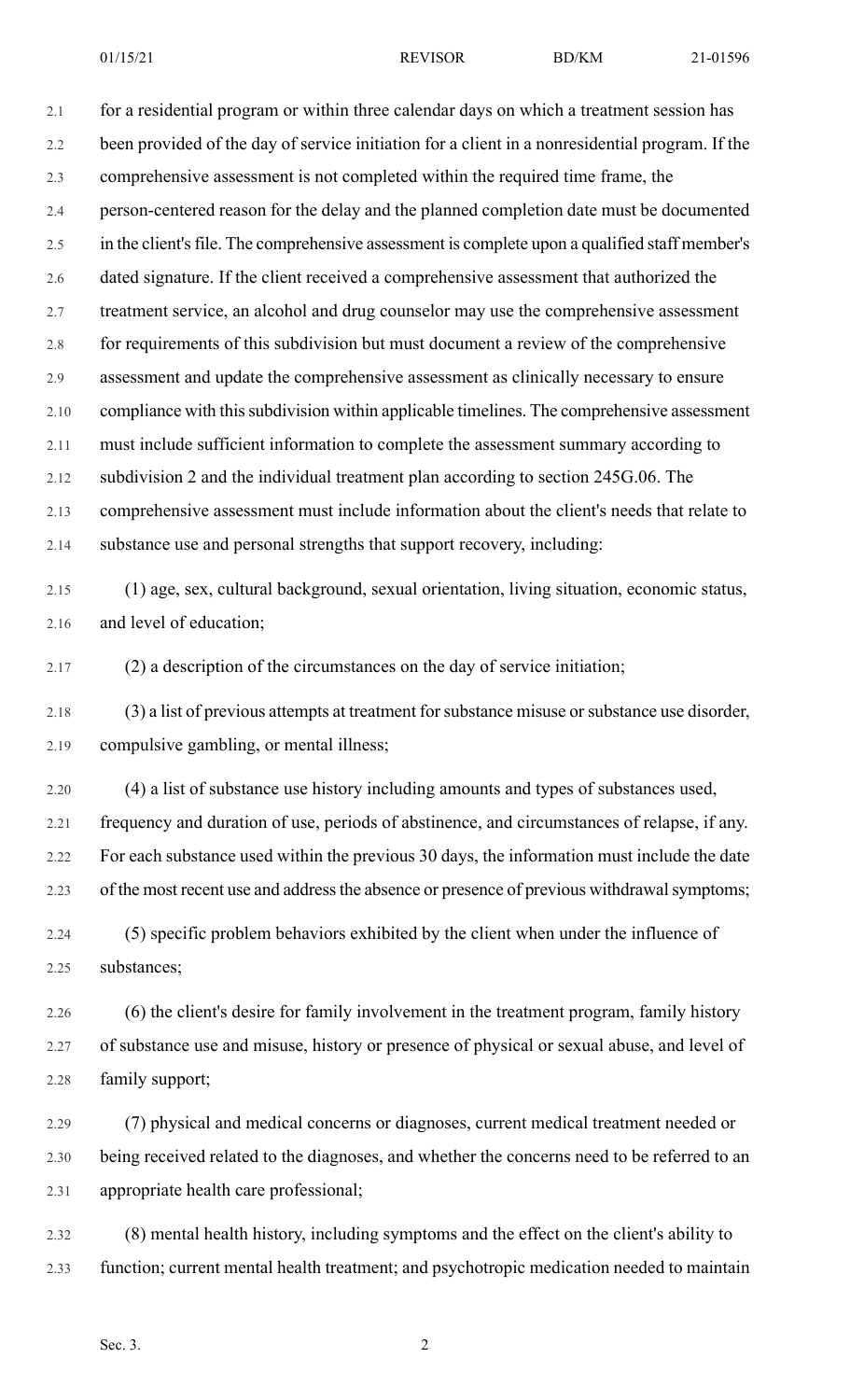| 3.1  | stability. The assessment must utilize screening tools approved by the commissioner pursuant     |
|------|--------------------------------------------------------------------------------------------------|
| 3.2  | to section 245.4863 to identify whether the client screens positive for co-occurring disorders;  |
| 3.3  | (9) arrests and legal interventions related to substance use;                                    |
| 3.4  | (10) a description of how the client's use affected the client's ability to function             |
| 3.5  | appropriately in work and educational settings;                                                  |
| 3.6  | (11) ability to understand written treatment materials, including rules and the client's         |
| 3.7  | rights;                                                                                          |
| 3.8  | (12) a description of any risk-taking behavior, including behavior that puts the client at       |
| 3.9  | risk of exposure to blood-borne or sexually transmitted diseases;                                |
| 3.10 | (13) social network in relation to expected support for recovery;                                |
| 3.11 | (14) leisure time activities that are associated with substance use;                             |
| 3.12 | (15) whether the client is pregnant and, if so, the health of the unborn child and the           |
| 3.13 | client's current involvement in prenatal care;                                                   |
| 3.14 | (16) whether the client recognizes needs related to substance use and is willing to follow       |
| 3.15 | treatment recommendations; and                                                                   |
| 3.16 | (17) information from a collateral contact may be included, but is not required.                 |
| 3.17 | (b) If the client is identified as having opioid use disorder or seeking treatment for opioid    |
| 3.18 | use disorder, the program must provide educational information to the client concerning:         |
| 3.19 | (1) risks for opioid use disorder and dependence;                                                |
| 3.20 | (2) treatment options, including the use of a medication for opioid use disorder;                |
| 3.21 | (3) the risk of and recognizing opioid overdose; and                                             |
| 3.22 | (4) the use, availability, and administration of naloxone to respond to opioid overdose.         |
| 3.23 | (c) The commissioner shall develop educational materials that are supported by research          |
| 3.24 | and updated periodically. The license holder must use the educational materials that are         |
| 3.25 | approved by the commissioner to comply with this requirement.                                    |
| 3.26 | (d) If the comprehensive assessment is completed to authorize treatment service for the          |
| 3.27 | client, at the earliest opportunity during the assessment interview the assessor shall determine |
| 3.28 | if:                                                                                              |
| 3.29 | (1) the client is in severe withdrawal and likely to be a danger to self or others;              |
| 3.30 | (2) the client has severe medical problems that require immediate attention; or                  |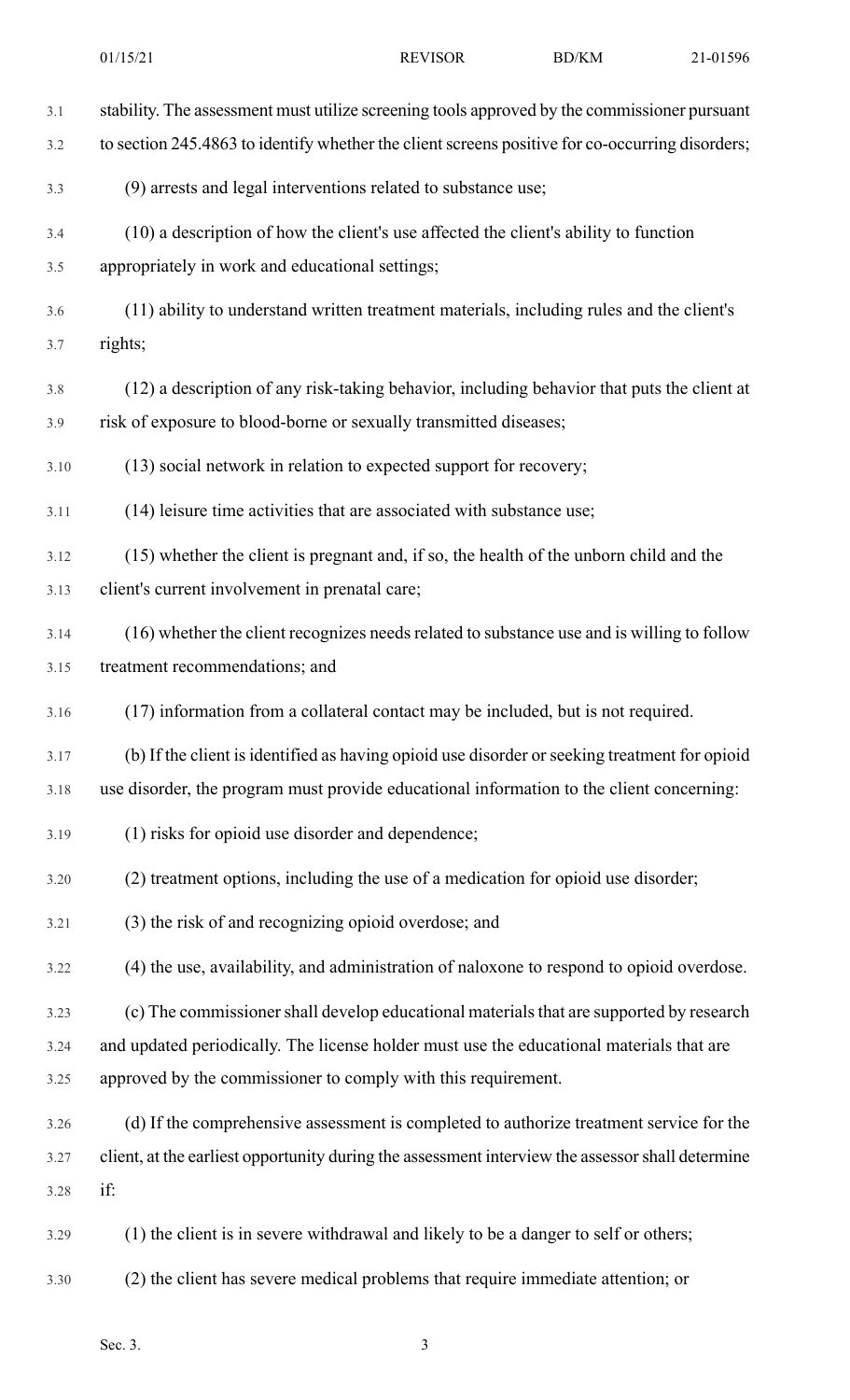- 4.1 (3) the client has severe emotional or behavioral symptoms that place the client or others 4.2 at risk of harm.
- 4.3 If one or more of the conditions in clauses (1) to (3) are present, the assessor must end the 4.4 assessment interview and follow the procedures in the program's medical services plan 4.5 under section 245G.08, subdivision 2, to help the client obtain the appropriate services. The 4.6 assessment interview may resume when the condition is resolved.
- 4.7 **EFFECTIVE DATE.** Thissection is effective January 1, 2022, or upon federal approval, 4.8 whichever is later. The commissioner of human services shall notify the revisor of statutes 4.9 when federal approval is obtained.
- 4.10 Sec. 4. Minnesota Statutes 2020, section 245G.06, subdivision 1, is amended to read:
- 4.11 Subdivision 1. **General.** Each client must have a person-centered individual treatment 4.12 plan developed by an alcohol and drug counselor within ten days from the day of service 4.13 initiation for a residential program and within five calendar days on which a treatment 4.14 session has been provided from the day of service initiation for a client in a nonresidential 4.15 program. Opioid treatment programs must complete the individual treatment plan within 4.16 21 days from the day of service initiation. The individual treatment plan must be signed by 4.17 the client and the alcohol and drug counselor and document the client's involvement in the 4.18 development of the plan. The individual treatment plan is developed upon the qualified staff 4.19 member's dated signature. Treatment planning must include ongoing assessment of client 4.20 needs. An individual treatment plan must be updated based on new information gathered 4.21 about the client's condition, the client's level of participation, and on whether methods 4.22 identified have the intended effect. A change to the plan must be signed by the client and 4.23 the alcohol and drug counselor. If the client chooses to have family or others involved in 4.24 treatment services, the client's individual treatment plan must include how the family or 4.25 others will be involved in the client's treatment. If a client is receiving treatment services 4.26 or an assessment via telemedicine, the alcohol and drug counselor may document the client's 4.27 verbal approval of the treatment plan or change to the treatment plan in lieu of the client's 4.28 signature.
- 4.29 Sec. 5. Minnesota Statutes 2020, section 254A.19, subdivision 5, is amended to read: 4.30 Subd. 5. **Assessment via telemedicine.** Notwithstanding Minnesota Rules, part 4.31 9530.6615, subpart 3, item A, a chemical use assessment may be conducted via telemedicine, 4.32 which includes two-way interactive video or telephone communication.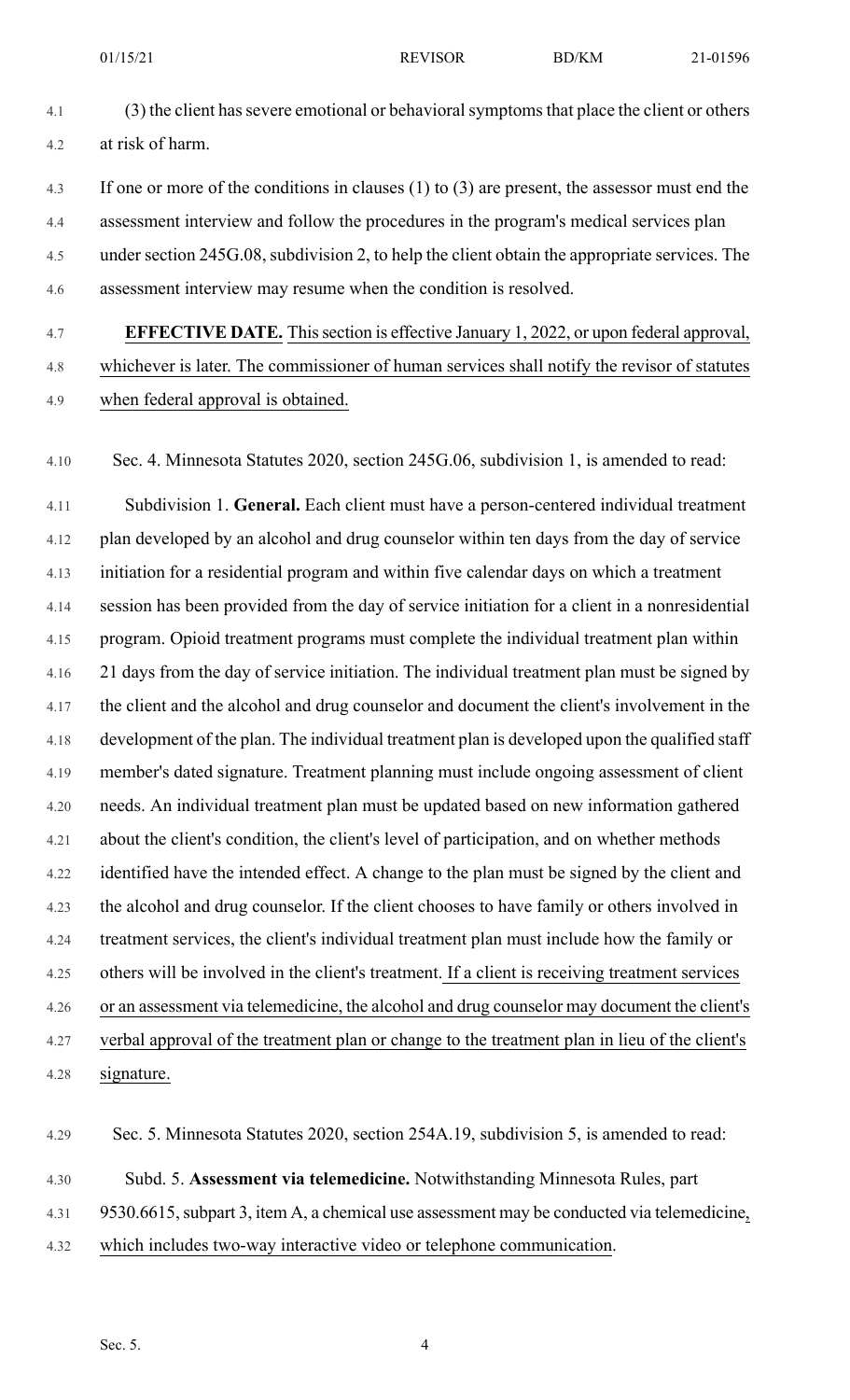| 5.1  | <b>EFFECTIVE DATE.</b> This section is effective January 1, 2022, or upon federal approval, |
|------|---------------------------------------------------------------------------------------------|
| 5.2  | whichever is later. The commissioner of human services shall notify the revisor of statutes |
| 5.3  | when federal approval is obtained.                                                          |
| 5.4  | Sec. 6. Minnesota Statutes 2020, section 254B.05, subdivision 5, is amended to read:        |
| 5.5  | Subd. 5. Rate requirements. (a) The commissioner shall establish rates for substance        |
| 5.6  | use disorder services and service enhancements funded under this chapter.                   |
| 5.7  | (b) Eligible substance use disorder treatment services include:                             |
| 5.8  | (1) outpatient treatment services that are licensed according to sections 245G.01 to        |
| 5.9  | 245G.17, or applicable tribal license;                                                      |
| 5.10 | (2) comprehensive assessments provided according to sections 245.4863, paragraph (a),       |
| 5.11 | and 245G.05;                                                                                |
| 5.12 | (3) care coordination services provided according to section 245G.07, subdivision 1,        |
| 5.13 | paragraph $(a)$ , clause $(5)$ ;                                                            |
| 5.14 | (4) peer recovery support services provided according to section 245G.07, subdivision       |
| 5.15 | 2, clause $(8)$ ;                                                                           |
| 5.16 | (5) on July 1, 2019, or upon federal approval, whichever is later, withdrawal management    |
| 5.17 | services provided according to chapter 245F;                                                |
| 5.18 | (6) medication-assisted therapy services that are licensed according to sections 245G.01    |
| 5.19 | to 245G.17 and 245G.22, or applicable tribal license;                                       |
| 5.20 | (7) medication-assisted therapy plus enhanced treatment services that meet the              |
| 5.21 | requirements of clause (6) and provide nine hours of clinical services each week;           |
| 5.22 | (8) high, medium, and low intensity residential treatment services that are licensed        |
| 5.23 | according to sections 245G.01 to 245G.17 and 245G.21 or applicable tribal license which     |
| 5.24 | provide, respectively, 30, 15, and five hours of clinical services each week;               |
| 5.25 | (9) hospital-based treatment services that are licensed according to sections 245G.01 to    |
| 5.26 | 245G.17 or applicable tribal license and licensed as a hospital under sections 144.50 to    |
| 5.27 | 144.56;                                                                                     |
| 5.28 | (10) adolescent treatment programs that are licensed as outpatient treatment programs       |
| 5.29 | according to sections 245G.01 to 245G.18 or as residential treatment programs according     |
| 5.30 | to Minnesota Rules, parts 2960.0010 to 2960.0220, and 2960.0430 to 2960.0490, or            |
| 5.31 | applicable tribal license;                                                                  |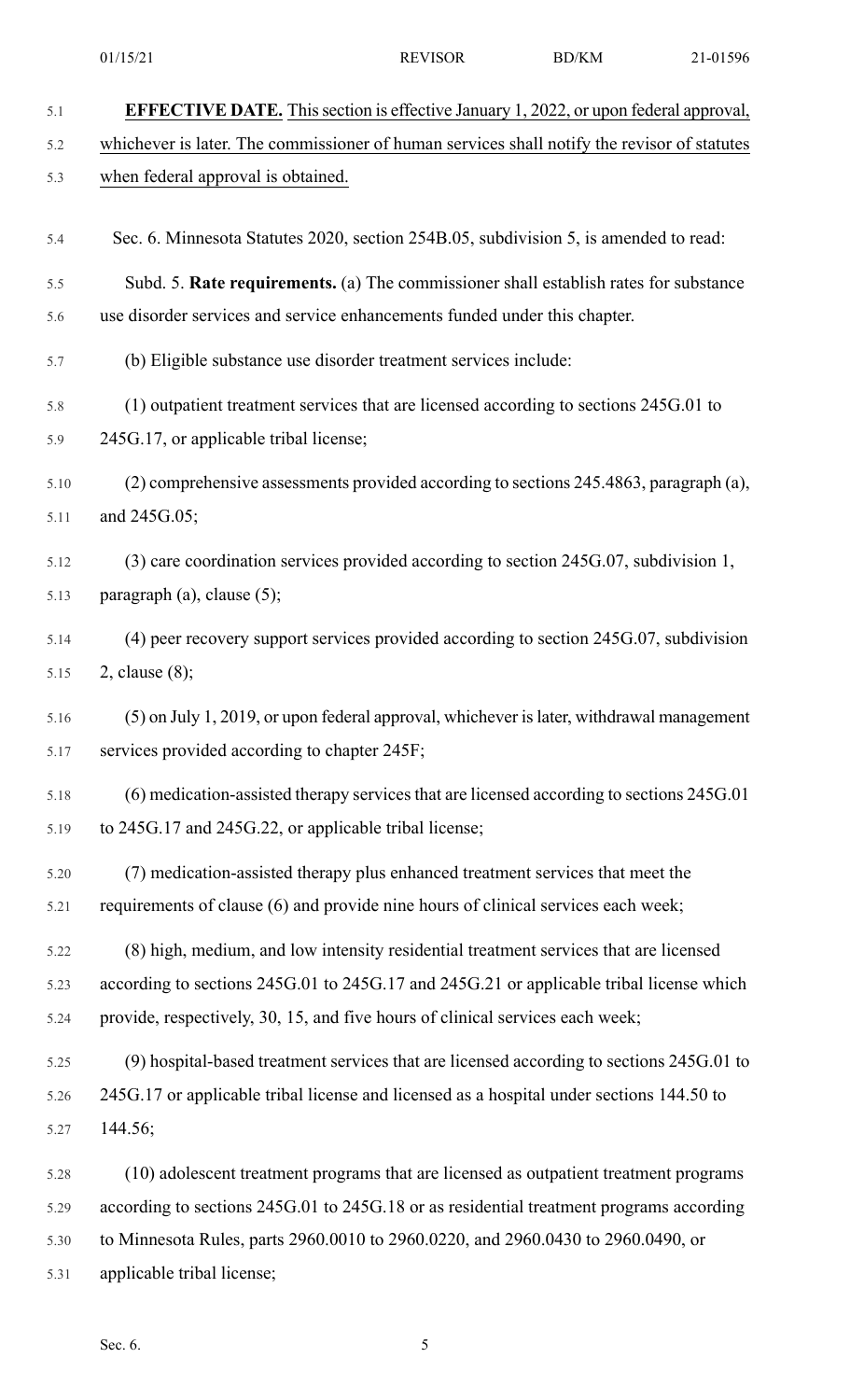| 6.1  | (11) high-intensity residential treatment services that are licensed according to sections     |
|------|------------------------------------------------------------------------------------------------|
| 6.2  | 245G.01 to 245G.17 and 245G.21 or applicable tribal license, which provide 30 hours of         |
| 6.3  | clinical services each week provided by a state-operated vendor or to clients who have been    |
| 6.4  | civilly committed to the commissioner, present the most complex and difficult care needs,      |
| 6.5  | and are a potential threat to the community; and                                               |
| 6.6  | (12) room and board facilities that meet the requirements of subdivision 1a.                   |
| 6.7  | (c) The commissioner shall establish higher rates for programs that meet the requirements      |
| 6.8  | of paragraph (b) and one of the following additional requirements:                             |
| 6.9  | (1) programs that serve parents with their children if the program:                            |
| 6.10 | (i) provides on-site child care during the hours of treatment activity that:                   |
| 6.11 | (A) is licensed under chapter 245A as a child care center under Minnesota Rules, chapter       |
| 6.12 | 9503; or                                                                                       |
| 6.13 | (B) meets the licensure exclusion criteria of section 245A.03, subdivision 2, paragraph        |
| 6.14 | (a), clause $(6)$ , and meets the requirements under section 245G.19, subdivision 4; or        |
| 6.15 | (ii) arranges for off-site child care during hours of treatment activity at a facility that is |
| 6.16 | licensed under chapter 245A as:                                                                |
| 6.17 | (A) a child care center under Minnesota Rules, chapter 9503; or                                |
| 6.18 | (B) a family child care home under Minnesota Rules, chapter 9502;                              |
| 6.19 | (2) culturally specific programs as defined in section 254B.01, subdivision 4a, or             |
| 6.20 | programs or subprograms serving special populations, if the program or subprogram meets        |
| 6.21 | the following requirements:                                                                    |
| 6.22 | (i) is designed to address the unique needs of individuals who share a common language,        |
| 6.23 | racial, ethnic, or social background;                                                          |
| 6.24 | (ii) is governed with significant input from individuals of that specific background; and      |
| 6.25 | (iii) employs individuals to provide individual or group therapy, at least 50 percent of       |
| 6.26 | whom are of that specific background, except when the common social background of the          |
| 6.27 | individuals served is a traumatic brain injury or cognitive disability and the program employs |
| 6.28 | treatment staff who have the necessary professional training, as approved by the               |
| 6.29 | commissioner, to serve clients with the specific disabilities that the program is designed to  |
| 6.30 | serve;                                                                                         |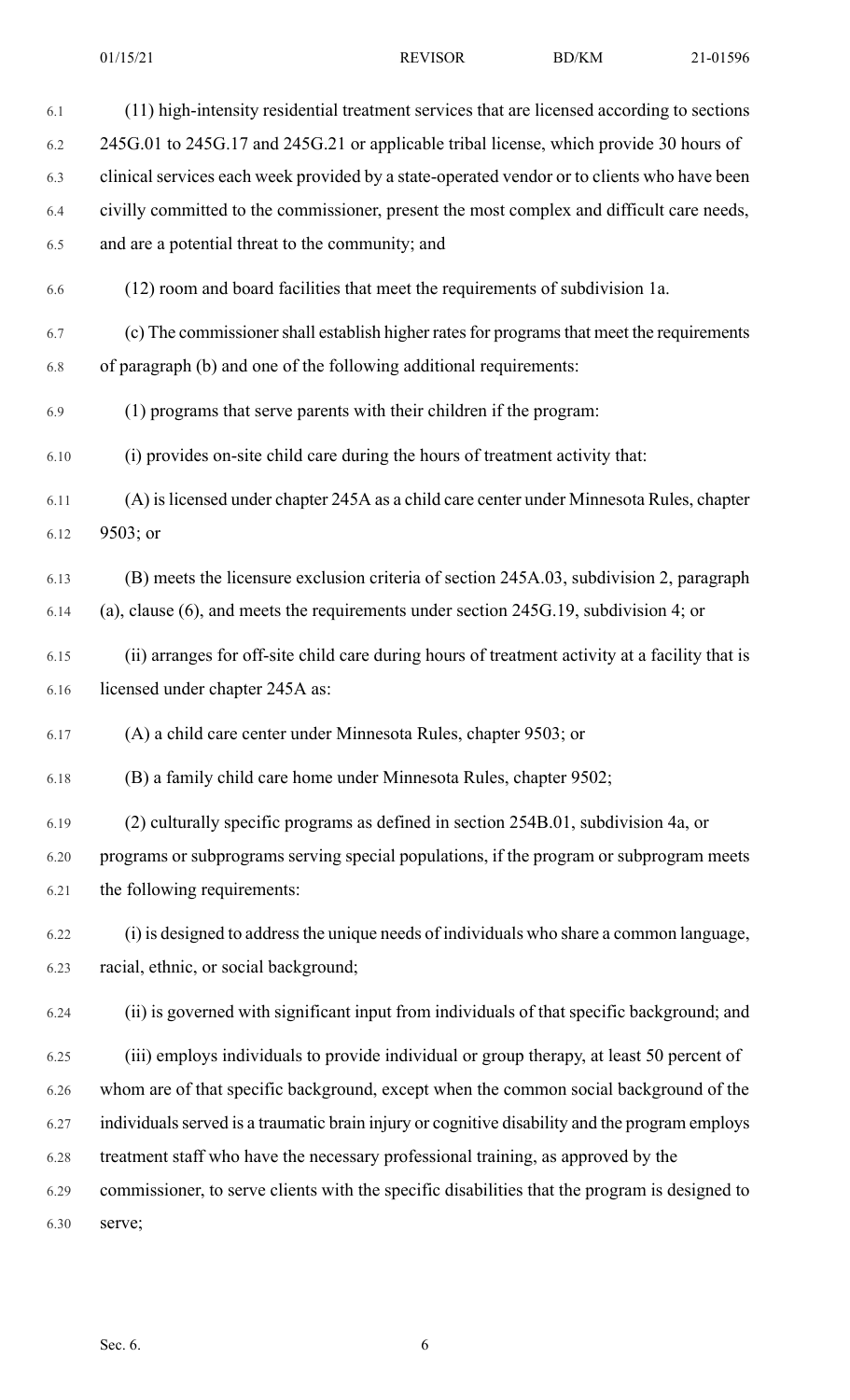01/15/21 REVISOR BD/KM 21-01596

7.1 (3) programs that offer medical services delivered by appropriately credentialed health 7.2 care staff in an amount equal to two hours per client per week if the medical needs of the 7.3 client and the nature and provision of any medical services provided are documented in the 7.4 client file; and

7.5 (4) programs that offer services to individuals with co-occurring mental health and 7.6 chemical dependency problems if:

7.7 (i) the program meets the co-occurring requirements in section 245G.20;

7.8 (ii) 25 percent of the counseling staff are licensed mental health professionals, as defined 7.9 in section 245.462, subdivision 18, clauses (1) to (6), or are students or licensing candidates 7.10 under the supervision of a licensed alcohol and drug counselor supervisor and licensed 7.11 mental health professional, except that no more than 50 percent of the mental health staff 7.12 may be students or licensing candidates with time documented to be directly related to 7.13 provisions of co-occurring services;

7.14 (iii) clients scoring positive on a standardized mental health screen receive a mental 7.15 health diagnostic assessment within ten days of admission;

7.16 (iv) the program has standards for multidisciplinary case review that include a monthly 7.17 review for each client that, at a minimum, includes a licensed mental health professional 7.18 and licensed alcohol and drug counselor, and their involvement in the review is documented;

7.19 (v) family education is offered that addresses mental health and substance abuse disorders 7.20 and the interaction between the two; and

7.21 (vi) co-occurring counseling staff shall receive eight hours of co-occurring disorder 7.22 training annually.

7.23 (d) In order to be eligible for a higher rate under paragraph (c), clause (1), a program 7.24 that provides arrangements for off-site child care must maintain current documentation at 7.25 the chemical dependency facility of the child care provider's current licensure to provide 7.26 child care services. Programs that provide child care according to paragraph (c), clause (1), 7.27 must be deemed in compliance with the licensing requirements in section 245G.19.

7.28 (e) Adolescent residential programs that meet the requirements of Minnesota Rules, 7.29 parts 2960.0430 to 2960.0490 and 2960.0580 to 2960.0690, are exempt from the requirements 7.30 in paragraph (c), clause (4), items (i) to (iv).

7.31 (f) Subject to federal approval, chemical dependency services that are otherwise covered 7.32 as direct face-to-face services may be provided via two-way interactive video or telephone 7.33 communication. The use of two-way interactive video or telephone communication must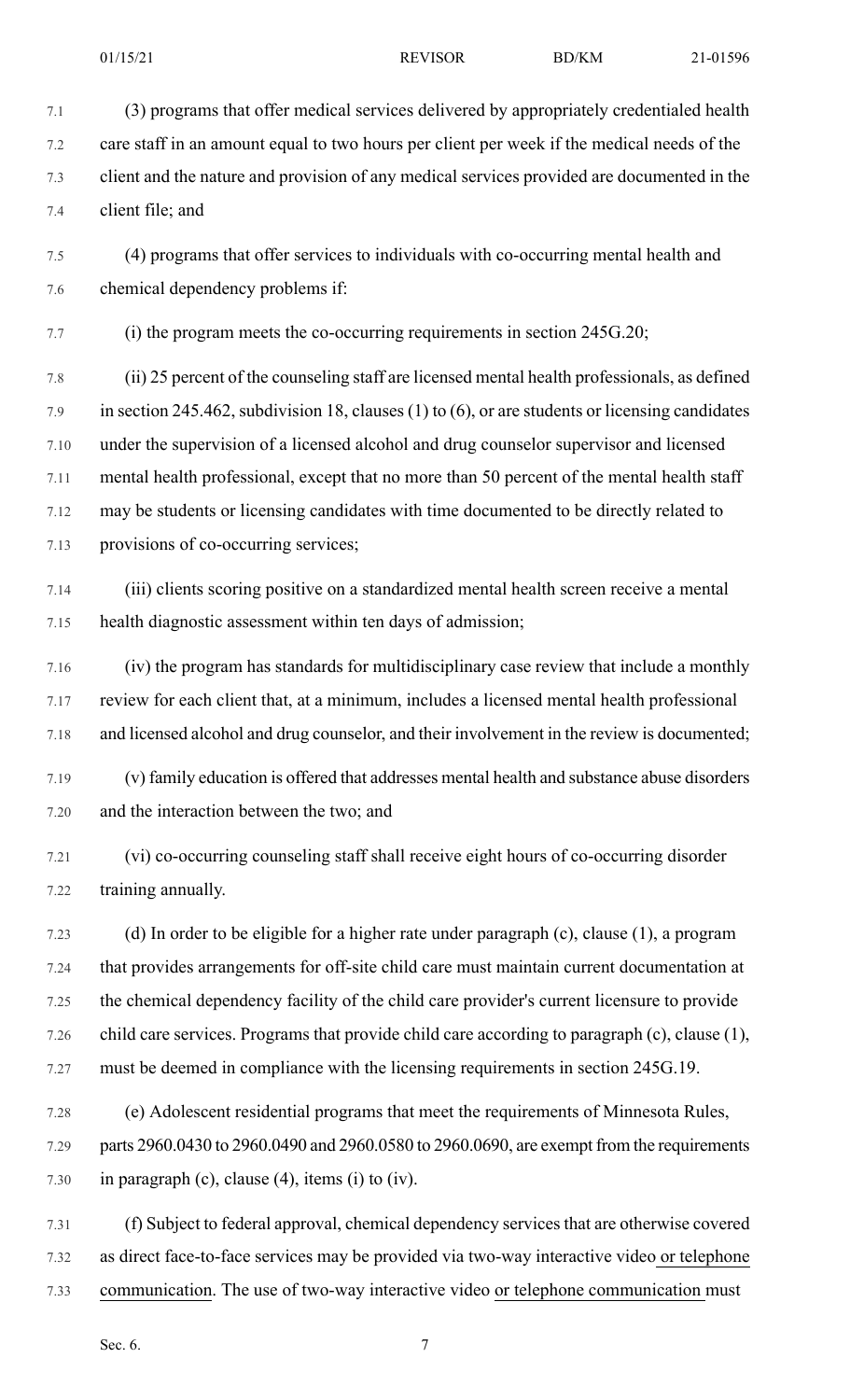8.1 be medically appropriate to the condition and needs of the person being served.

8.2 Reimbursement shall be at the same rates and under the same conditions that would otherwise

8.3 apply to <del>direct</del> in-person, face-to-face services. The interactive audio and video equipment 8.4 and connection must comply with Medicare standards in effect at the time the service is

8.5 provided.

8.6 (g) For the purpose of reimbursement under this section, substance use disorder treatment 8.7 services provided in a group setting without a group participant maximum or maximum 8.8 client to staff ratio under chapter 245G shall not exceed a client to staff ratio of 48 to one. 8.9 At least one of the attending staff must meet the qualifications as established under this 8.10 chapter for the type of treatment service provided. A recovery peer may not be included as 8.11 part of the staff ratio.

8.12 **EFFECTIVE DATE.** Thissection is effective January 1, 2022, or upon federal approval, 8.13 whichever is later. The commissioner of human services shall notify the revisor of statutes 8.14 when federal approval is obtained.

8.15 Sec. 7. Minnesota Statutes 2020, section 256B.0625, subdivision 3b, is amended to read:

8.16 Subd. 3b. **Telemedicine services.** (a) Medical assistance covers medically necessary 8.17 services and consultations delivered by a licensed health care provider via telemedicine in 8.18 the same manner as if the service or consultation was delivered in person. Coverage is 8.19 limited to three telemedicine services per enrollee per calendar week, except as provided 8.20  $\dot{m}$  paragraph (f). Telemedicine services shall be paid at the full allowable rate.

8.21 (b) The commissioner shall establish criteria that a health care provider must attest to 8.22 in order to demonstrate the safety or efficacy of delivering a particular service via 8.23 telemedicine. The attestation may include that the health care provider:

8.24 (1) has identified the categories or types of services the health care provider will provide 8.25 via telemedicine;

8.26 (2) has written policies and procedures specific to telemedicine services that are regularly 8.27 reviewed and updated;

8.28 (3) has policies and procedures that adequately address patient safety before, during, 8.29 and after the telemedicine service is rendered;

8.30 (4) has established protocols addressing how and when to discontinue telemedicine 8.31 services; and

8.32 (5) has an established quality assurance process related to telemedicine services.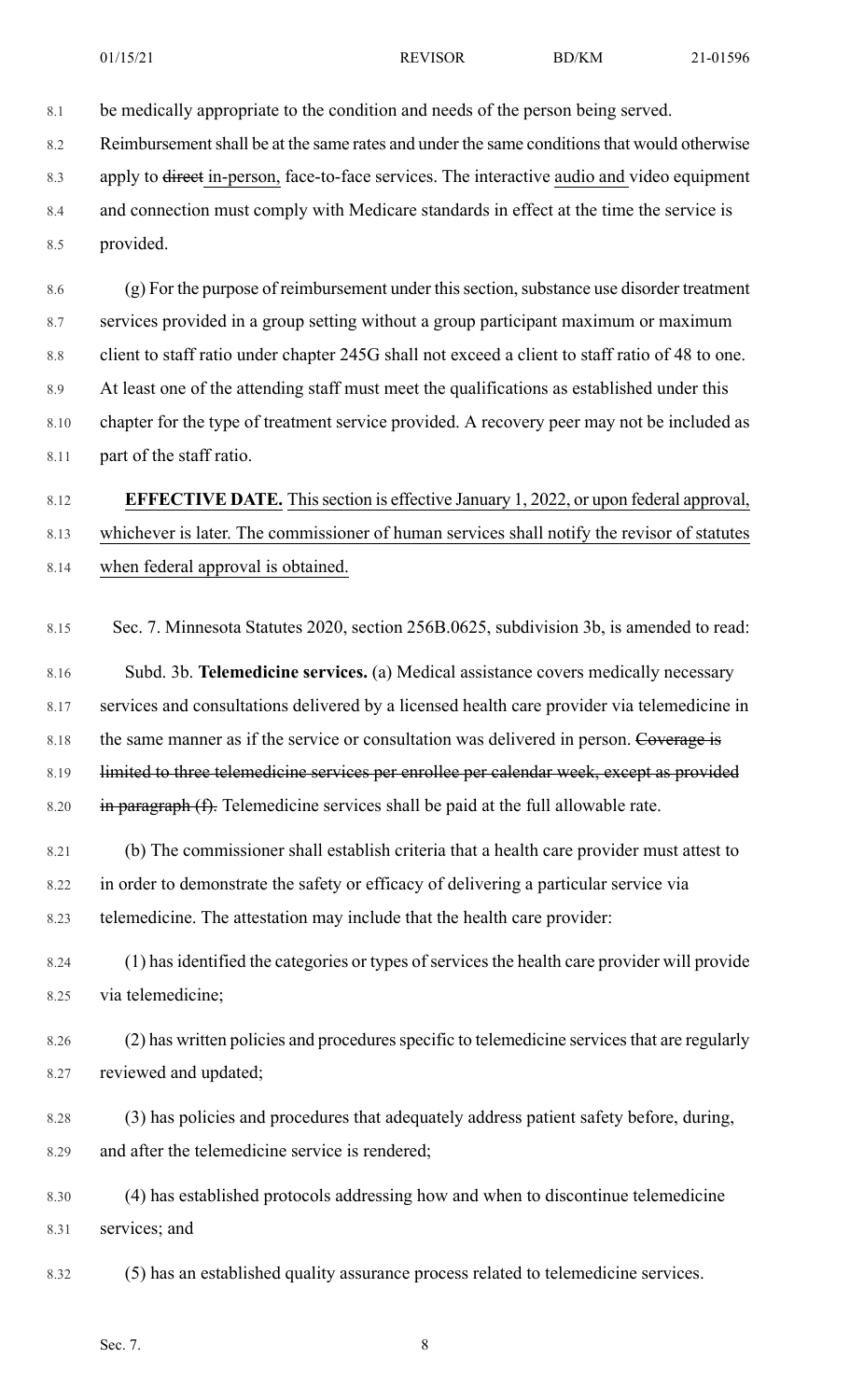9.1 (c) As a condition of payment, a licensed health care provider must document each 9.2 occurrence of a health service provided by telemedicine to a medical assistance enrollee. 9.3 Health care service records for services provided by telemedicine must meet the requirements 9.4 set forth in Minnesota Rules, part 9505.2175, subparts 1 and 2, and must document: 9.5 (1) the type of service provided by telemedicine; 9.6 (2) the time the service began and the time the service ended, including an a.m. and p.m. 9.7 designation; 9.8 (3) the licensed health care provider's basis for determining that telemedicine is an 9.9 appropriate and effective means for delivering the service to the enrollee; 9.10 (4) the mode of transmission of the telemedicine service and records evidencing that a 9.11 particular mode of transmission was utilized; 9.12 (5) the location of the originating site and the distant site; 9.13 (6) if the claim for payment is based on a physician's telemedicine consultation with 9.14 another physician, the written opinion from the consulting physician providing the

9.15 telemedicine consultation; and

9.16 (7) compliance with the criteria attested to by the health care provider in accordance 9.17 with paragraph (b).

9.18 (d) For purposes of this subdivision, unless otherwise covered under this chapter, 9.19 "telemedicine" is defined as the delivery of health care services or consultations while the 9.20 patient is at an originating site and the licensed health care provider is at a distant site. A 9.21 communication between licensed health care providers, or a licensed health care provider 9.22 and a patient that consists solely of a telephone conversation, e-mail, or facsimile transmission 9.23 does not constitute telemedicine consultations or services. Telemedicine may be provided 9.24 by means of real-time two-way, interactive audio and visual communications, including the 9.25 application of secure video conferencing or store-and-forward technology to provide or 9.26 support health care delivery, which facilitate the assessment, diagnosis, consultation, 9.27 treatment, education, and care management of a patient's health care.

9.28 (e) For purposes of this section, "licensed health care provider" means a licensed health 9.29 care provider under section 62A.671, subdivision 6, a community paramedic as defined 9.30 under section 144E.001, subdivision 5f, or a mental health practitioner defined under section 9.31 245.462, subdivision 17, or 245.4871, subdivision 26, working under the general supervision 9.32 of a mental health professional, an alcohol and drug counselor qualified under section 9.33 245G.11,subdivision 5, an individual with a temporary permit from the Board of Behavioral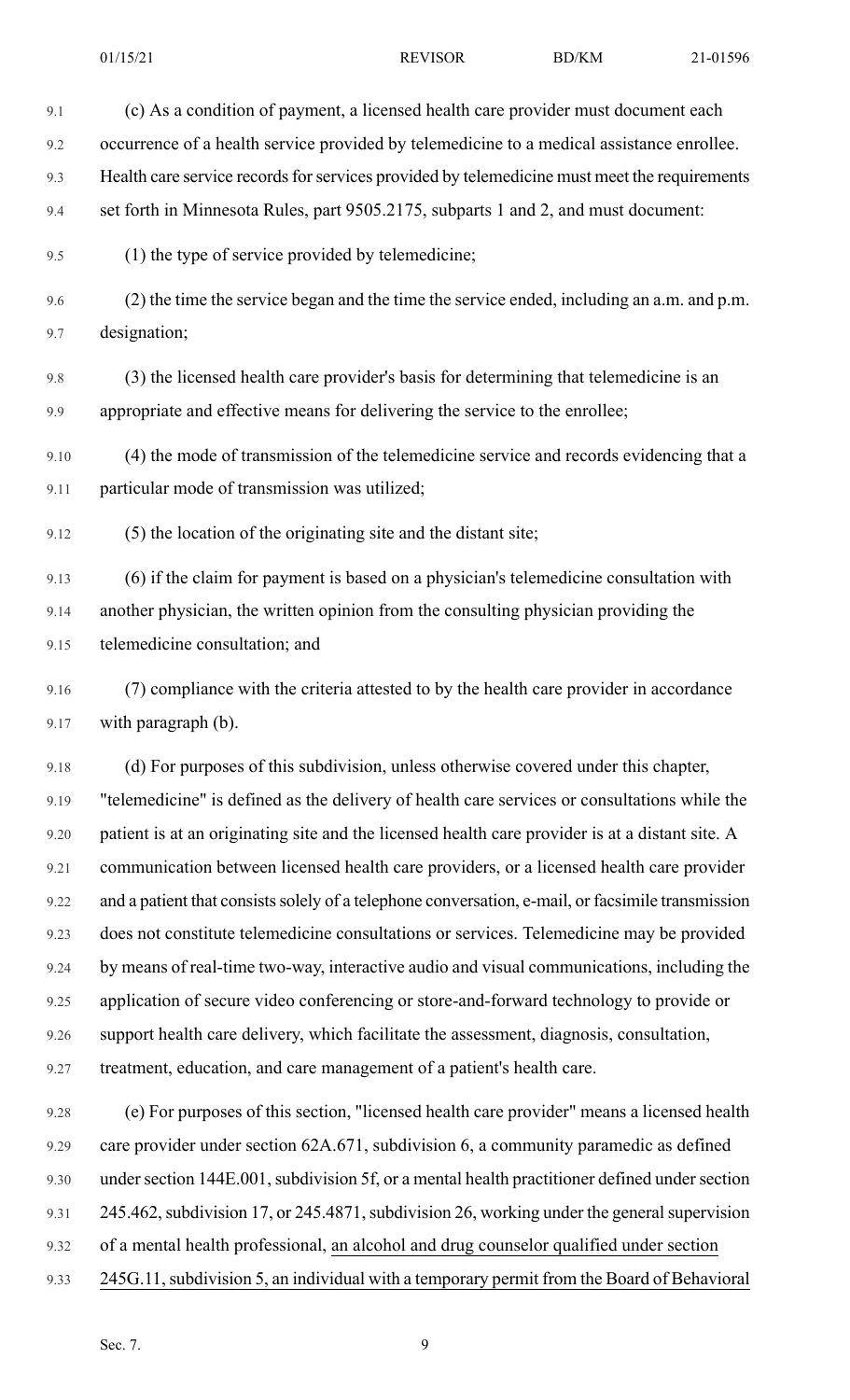10.1 Health and Therapy providing services under section 245G.11, subdivision 11, a recovery 10.2 peer qualified under section 245G.11, subdivision 8, working under the supervision of an 10.3 alcohol and drug counselor, a substance use disorder treatment student intern providing 10.4 services under section 245G.11, subdivision 10, and a community health worker who meets 10.5 the criteria under subdivision 49, paragraph (a); "health care provider" is defined under 10.6 section 62A.671, subdivision 3; and "originating site" is defined under section 62A.671, 10.7 subdivision 7, and includes the client's or patient's residence. 10.8 (f) The limit on coverage of three telemedicine services per enrollee per calendar week 10.9 does not apply if:

10.10 (1) the telemedicine services provided by the licensed health care provider are for the 10.11 treatment and control of tuberculosis; and

10.12 (2) the services are provided in a manner consistent with the recommendations and best 10.13 practices specified by the Centers for Disease Control and Prevention and the commissioner 10.14 **of health.** 

10.15 **EFFECTIVE DATE.** Thissection is effective January 1, 2022, or upon federal approval, 10.16 whichever is later. The commissioner of human services shall notify the revisor of statutes 10.17 when federal approval is obtained.

10.18 Sec. 8. Minnesota Statutes 2020, section 256B.0625, subdivision 46, is amended to read:

10.19 Subd. 46. **Mental health telemedicine.** Effective January 1, 2006, and subject to federal 10.20 approval, mental health services that are otherwise covered by medical assistance as direct 10.21 face-to-face services may be provided via telephone or two-way interactive video. Use of 10.22 telephone or two-way interactive video must be medically appropriate to the condition and 10.23 needs of the person being served. Reimbursement is at the same rates and under the same 10.24 conditions that would otherwise apply to the service. The telephone and interactive video 10.25 equipment and connection must comply with Medicare standards in effect at the time the 10.26 service is provided.

### 10.27 **EFFECTIVE DATE.** Thissection is effective January 1, 2022, or upon federal approval, 10.28 whichever is later. The commissioner of human services shall notify the revisor of statutes 10.29 when federal approval is obtained.

- 10.30 Sec. 9. **REPEALER.**
- 10.31 Minnesota Statutes 2020, section 245G.22, subdivision 13, is repealed.